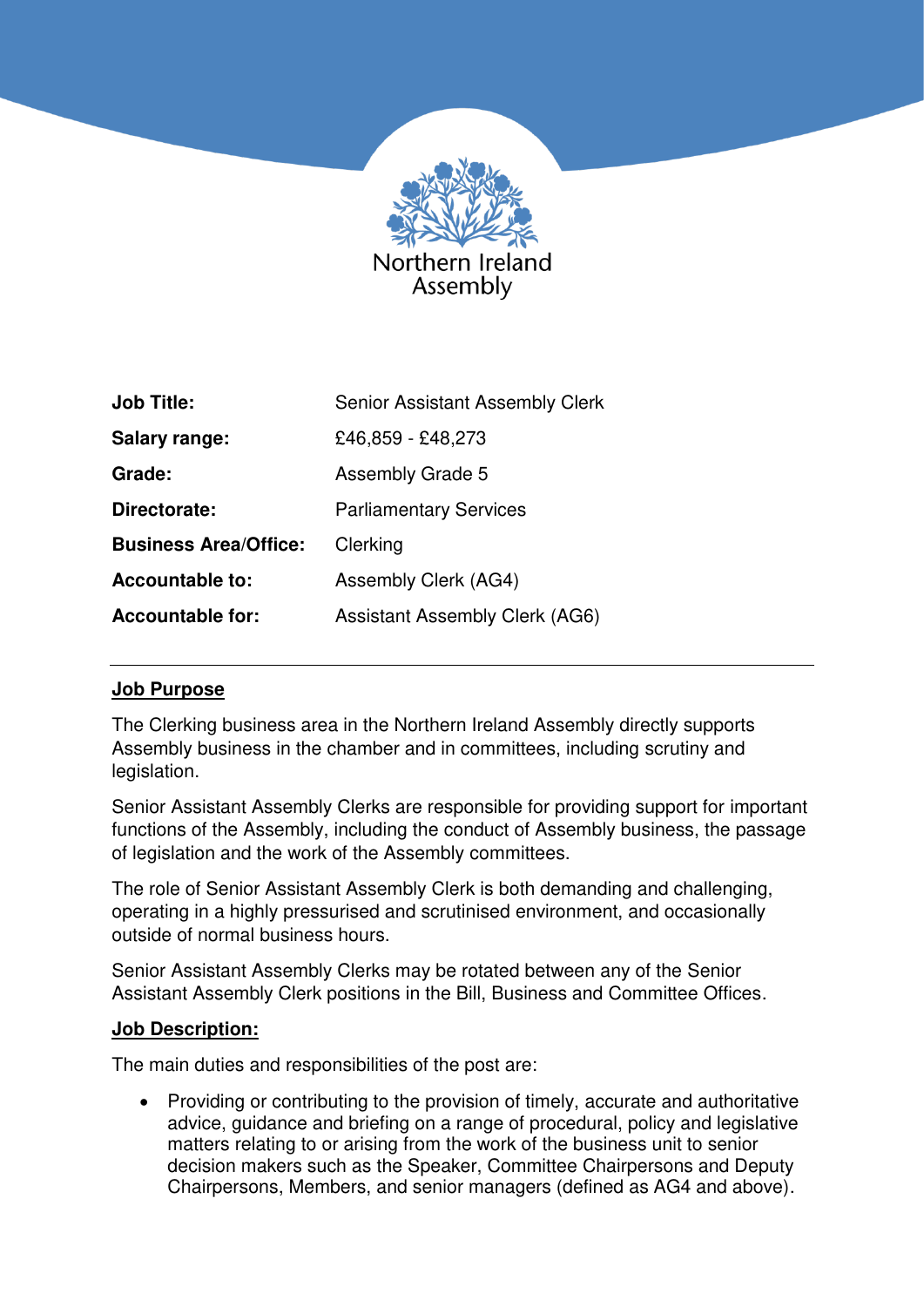- Preparing or contributing to written and oral advice for the Speaker on items of business tabled by Members, for approval by the Assembly Clerk (where required).
- Supporting Members to develop legislative proposals or amendments to legislation by providing written and oral procedural, policy development and/or drafting advice, under the direction of the Assembly Clerk.
- Under the direction of the Assembly Clerk, preparing draft amendments for Members/Committees and plenary briefs for the amending stages of Bills for the Speaker, for approval by the Assembly Clerk.
- Preparing or assisting in the preparation of draft speeches, speaking notes, and press releases for the Speaker, Committee Chairpersons, Deputy Chairpersons and others, to inform debates in plenary or for events outside the chamber or the Assembly.
- Under the direction of the Assembly Clerk and within the business unit, clerking committee meetings or sub-committee meetings, if required, and providing written and oral advice to Chairpersons and Deputy Chairpersons at external meetings and events.
- Preparing inquiry/scrutiny plans and draft committee reports for approval by the Assembly Clerk.
- Undertaking or commissioning research into key areas of interest to Members and committees to inform future work such as policy scrutiny, committee inquiries, private member's legislation or the drafting of legislative amendments.
- Preparing draft requests for legal advice.
- Leading, managing and developing individual staff members or a small team to ensure the delivery of team objectives and front line services to a range of stakeholders, including by providing appropriate induction, training and development as required.
- Developing and maintaining effective relationships with key stakeholders including Members, officials from Executive departments and agencies, other legislatures, private and voluntary organisations, and members of the public to inform the conduct of Assembly business.
- Editing, scrutinising and clearing items of business tabled by Members e.g. Assembly Questions.
- Contributing to the planning and delivery of corporate and directorate projects by providing draft papers, participating in working groups and performing other duties as allocated by the Clerk Assistant/Assembly Clerk.
- Leading on the development, review and delivery of specific projects and work streams within the particular business unit under the direction of the Assembly Clerk.
- Quality assuring the work of staff to ensure compliance with legislation, Standing Orders and other procedural guidance in order to meet agreed service standards.
- Ensuring the best use of resources, including financial budgets, by making recommendations to manage this, under the direction of the Assembly Clerk.
- Checking and approving purchase orders and invoices in line with organisational policy and within approval levels.
- Effectively using Microsoft Office and bespoke internal Assembly software systems and databases to carry out work.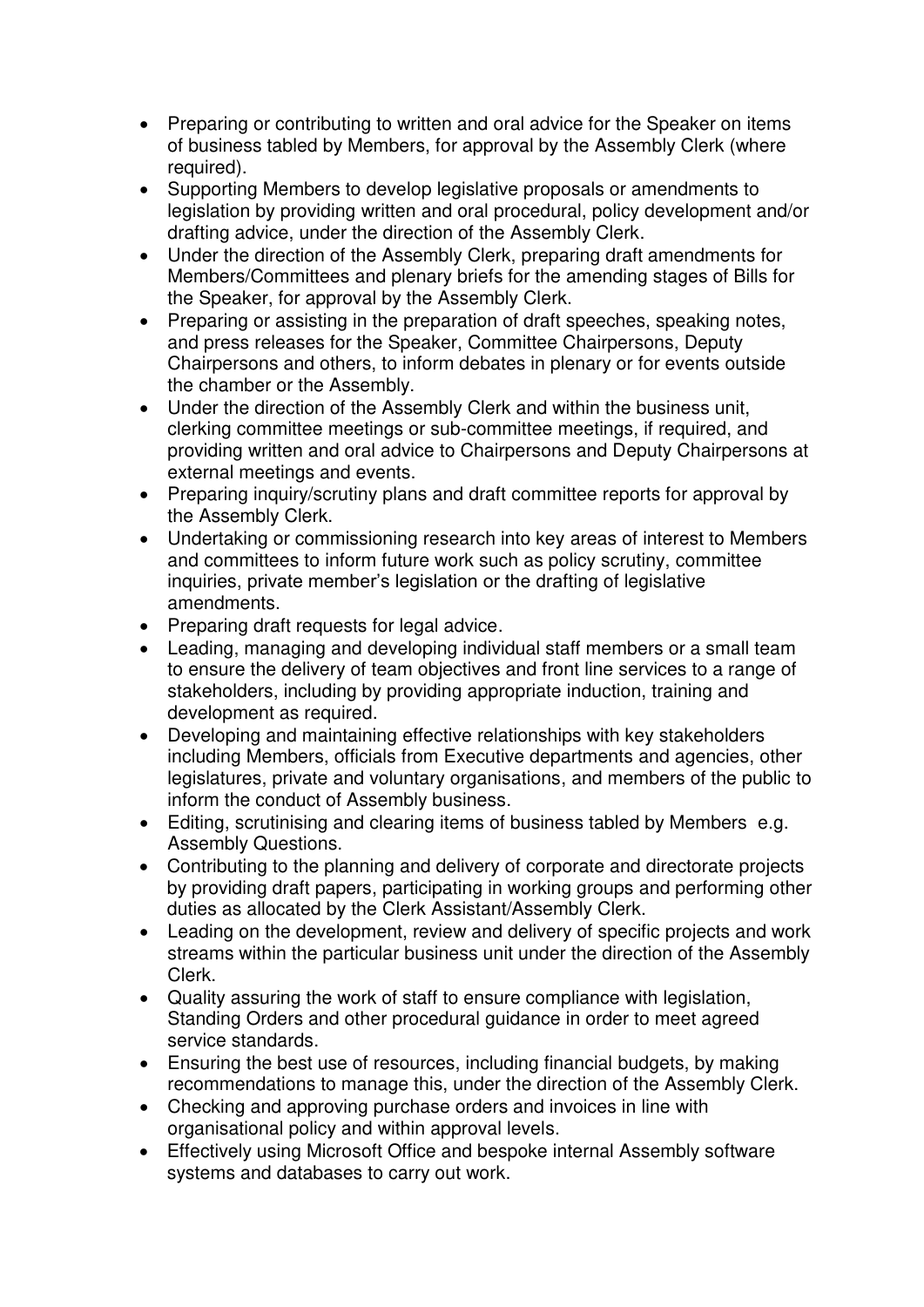- Managing information and records in accordance with established policies and statutory requirements.
- Complying with all of the Assembly Commission's staff policies and procedures including Equal Opportunities and Dignity at Work policies and procedures and all mandatory training requirements.
- Carrying out other duties that the Northern Ireland Assembly Commission reasonably requires of you.

### **Essential Criteria:**

Applicants for the post must, by the closing date for applications, have:

1. A thorough understanding of the role and functions of the Assembly and the political environment in which it operates including the current challenges facing the Assembly.

### **AND**

2. At least a primary degree, minimum 2:2 classification, in any subject and at least 3 years' experience in each of the areas detailed at  $(a) - (d)$ . Applications will be considered from applicants with formal qualifications of an equivalent or higher standard to those stated.

# **OR**

3. At least 5 years' experience in each of the areas detailed at  $(a) - (d)$ .

The experience specified above at 2. and 3. must be in the following areas:

- a) Prioritising, planning and organising a demanding and diverse workload to ensure compliance with deadlines;
- b) Managing, developing and motivating staff to ensure effective service delivery;
- c) Providing authoritative written and oral advice on complex or politically sensitive matters to elected representatives or senior managers;
- d) Developing and maintaining effective working relationships with key stakeholders such as senior managers, elected representatives, departmental officials, and other external stakeholders, which support the delivery of objectives.

### **Shortlisting Criteria:**

Should shortlisting be required, the following shortlisting criteria will be applied: